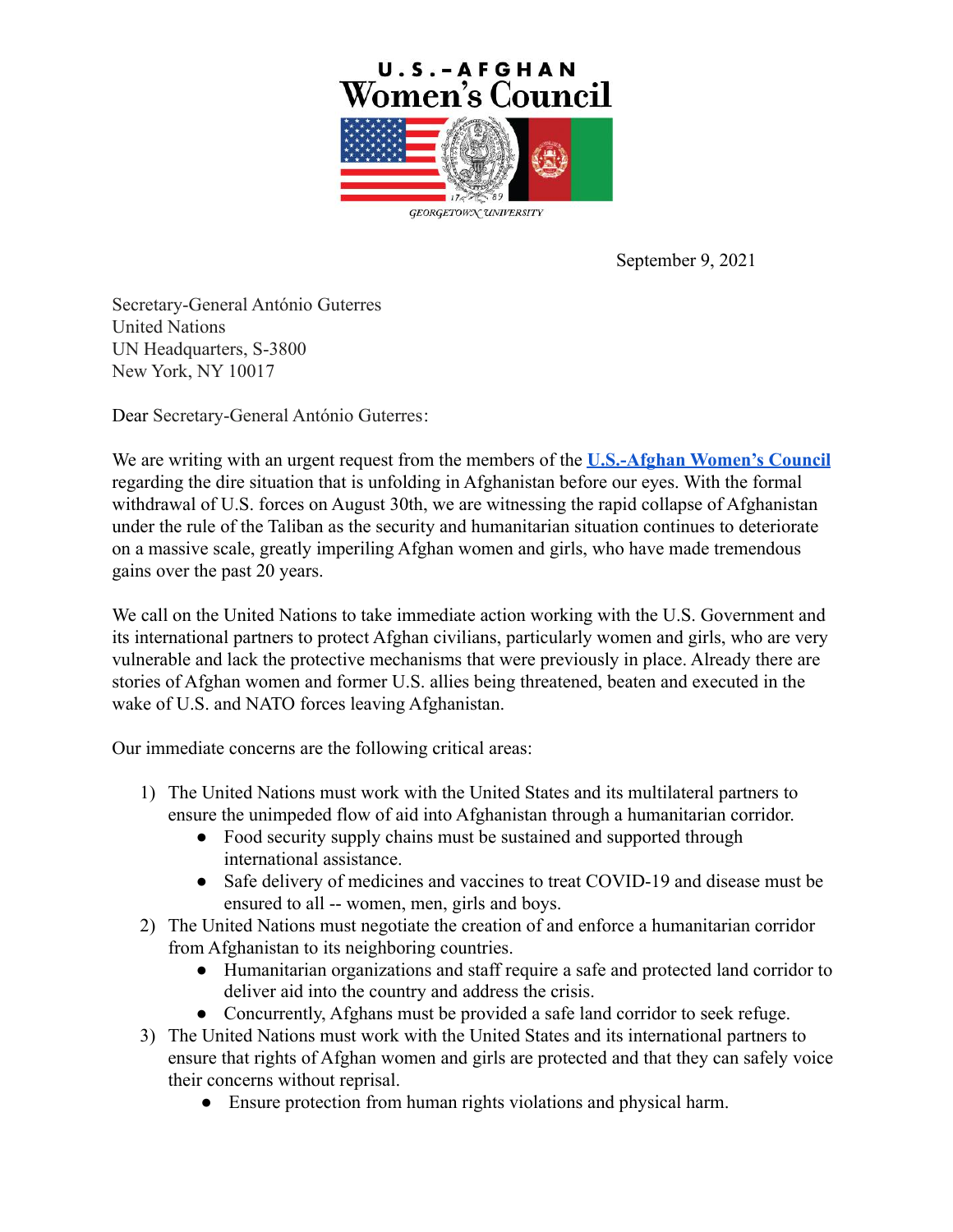- Humanitarian assistance must be provided equally to Afghan women and men, girls and boys.
- 4) The United Nations and its partners must sustain the financing of Afghanistan markets and development through a functioning banking and financial system.
	- Urgent action is required to prevent the collapse of the Afghan economy and supply chains.
	- Non-governmental organizations must be allowed to access the funds necessary to support basic humanitarian programs, including health and education systems, women's empowerment and related programming.
- 5) The UNHCR and all host countries should immediately deem all Afghans abroad as refugees and provide them expedited assistance.

The UN High Commissioner for Refugees, Filippo Grandi has [urged the international](https://news.un.org/en/story/2021/08/1098762) [community to help](https://news.un.org/en/story/2021/08/1098762) the many millions in need in Afghanistan and in neighboring countries, saying that although thousands had managed to flee, "there will still be millions who need the international community to act."

The members of the U.S.-Afghan Women's Council urgently call upon the United Nations Security Council, UNHCR, UN Women and its international aid partners to work together to ensure that humanitarian assistance, food, medicine, and financial aid are delivered quickly and efficiently to the many millions in need in Afghanistan and those Afghans who have taken refuge in host countries. We have no time to waste to avert a massive humanitarian disaster.

Signed,

Leura Bul

Mrs. Laura Bush Honorary Co-Chair, U.S.-Afghan Women's Council

John J. DeGioia Co-Chair, U.S.-Afghan Women's Council President, Georgetown University

Additional signatories attached.

CC: Permanent Mission of Ireland to the United Nations Permanent Mission of the United States to the United Nations

Hillary Rodban Clinton

Secretary Hillary Rodham Clinton Honorary Co-Chair, U.S.-Afghan Women's Council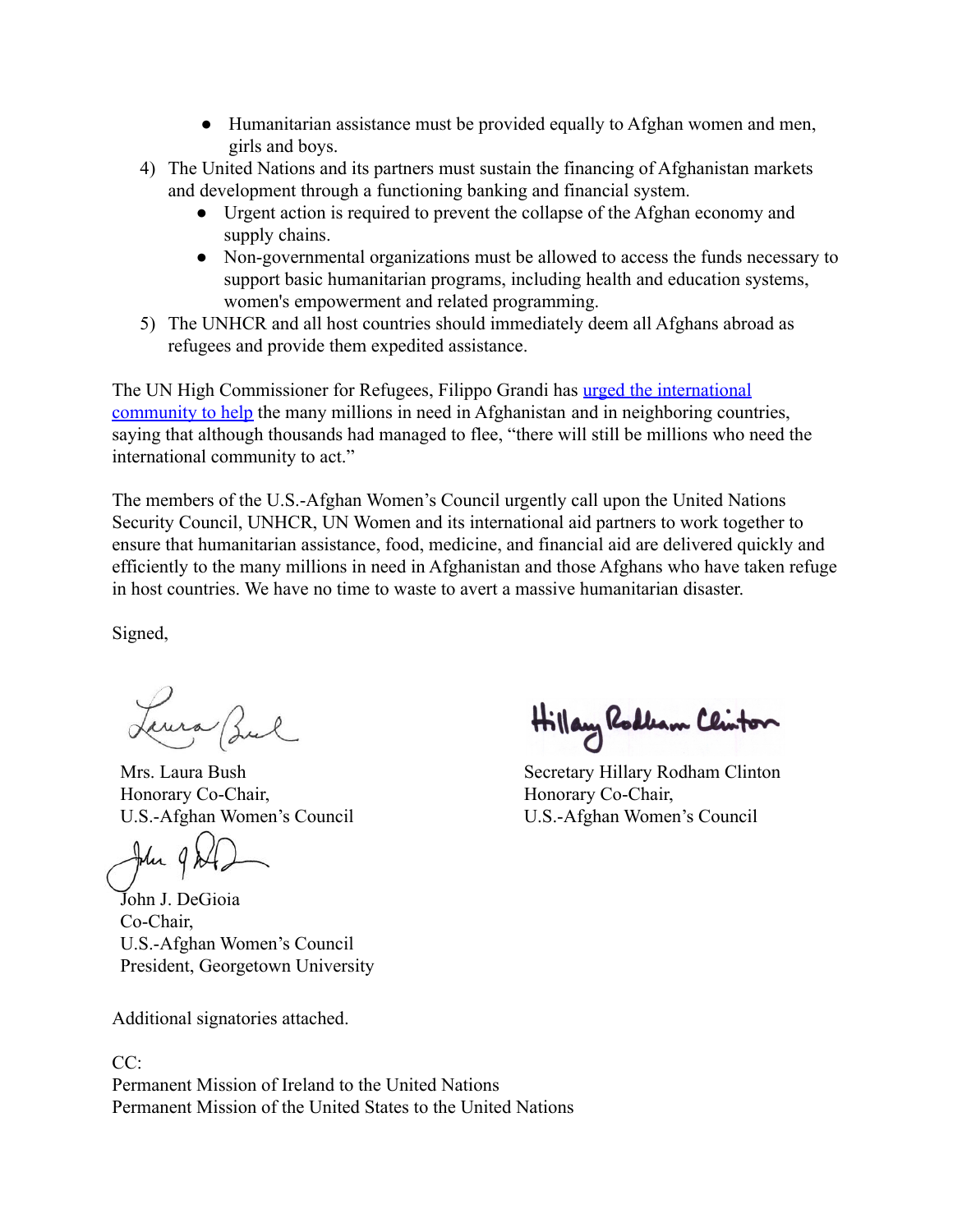Permanent Mission of the United Kingdom to the United Nations Permanent Mission of France to the United Nations Permanent Mission of Russia to the United Nations Permanent Mission of China to the United Nations Permanent Mission of Estonia to the United Nations Permanent Mission of India to the United Nations Permanent Mission of Kenya to the United Nations Permanent Mission of Mexico to the United Nations Permanent Mission of Niger to the United Nations Permanent Mission of Norway to the United Nations Permanent Mission of Saint Vincent and the Grenadines to the United Nations Permanent Mission of Tunisia to the United Nations Permanent Mission of Viet Nam to the United Nations UN High Commissioner for Refugees UN Women UN Human Rights Council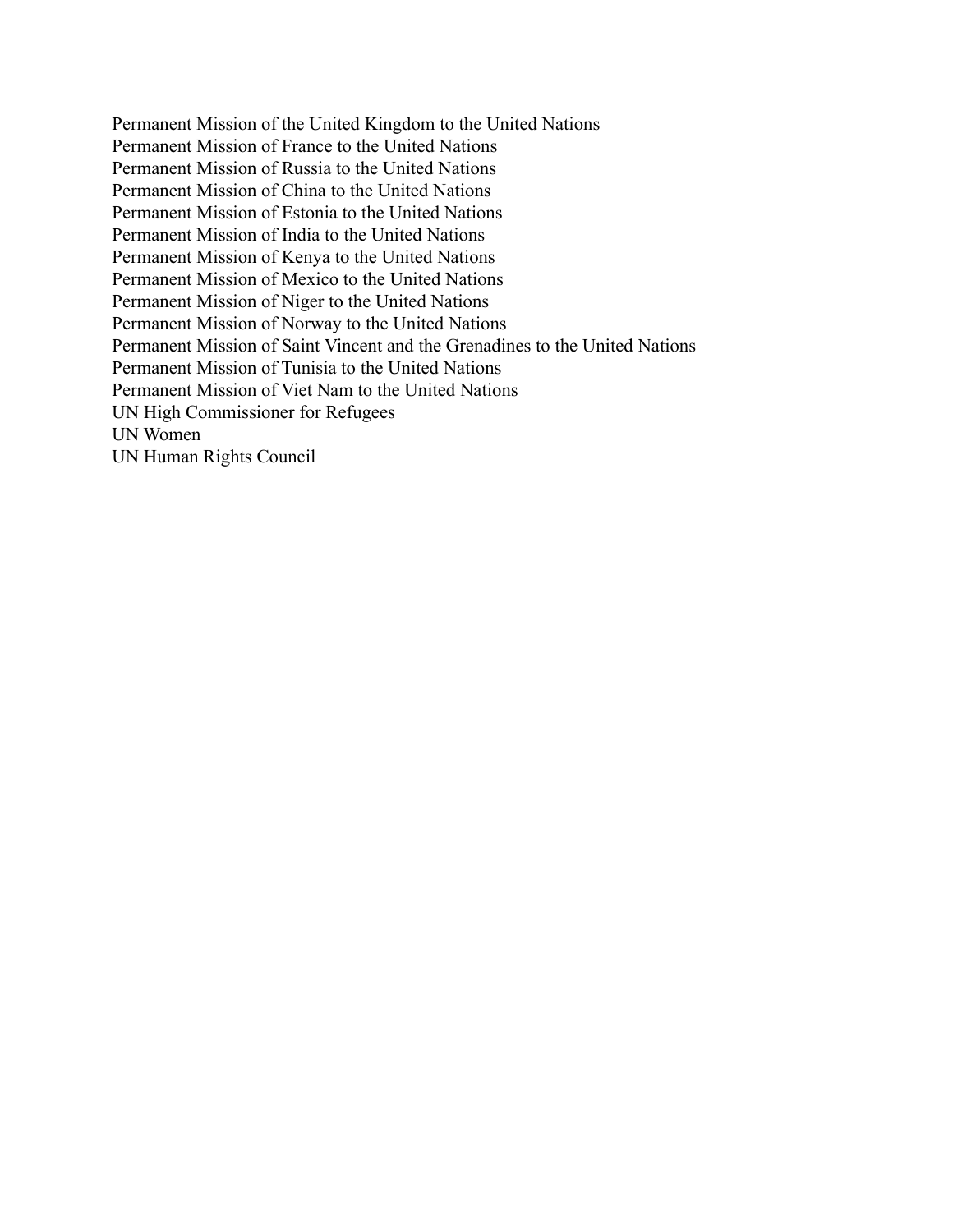## **Additional Signatories:**

## **Council current and former leadership:**

Phyllis R. Magrab, Ph.D. Director of the Georgetown University Center for the Child and Human Development U.S.-Afghan Women's Council Vice Chair

Ambassador Kelley E. Currie Former Ambassador-at-Large for Global Women's Issues (2020-2021); U.S.-Afghan Women's Council Co-Chair Emeritus

Ambassador Paula Dobriansky Senior Fellow, Harvard University Belfer Center for Science and International Affairs; former Under Secretary of State for Global Affairs (2001-2009); U.S.-Afghan Women's Council Founding Co-Chair

Ambassador Melanne Verveer Executive Director, Georgetown Institute for Women, Peace and Security; former Ambassador-at-Large for Global Women's Issues (2009–2013); U.S.-Afghan Women's Council Co-Chair Emeritus

Ruth Bennett Retired U.S. Diplomat Former Executive Director U.S.-Afghan Women's Council

Kate Friedrich Vice President, Government Affairs, Thomson Reuters Former Executive Director U.S.-Afghan Women's Council (Department of State)

## **Additional Member Signatories:**

Mozhgan Wafiq Alokozai Founder and CEO of Eagle Online Academy

Mariam Atash, Esq., Managing Attorney, Prime Counsel, PLLC President, Nooristan Foundation

Ambassador Barbara Barrett 25th Secretary of the U.S. Air Force

Irina Bokova Former Director-General of UNESCO

Jan Underwood Bradley Co-Founder, Secretary, and Treasurer, The Lamia Afghan Foundation (LAF)

John A. Bradley Lieutenant General, U.S. Air Force (Retired), President and CEO, The Lamia Afghan Foundation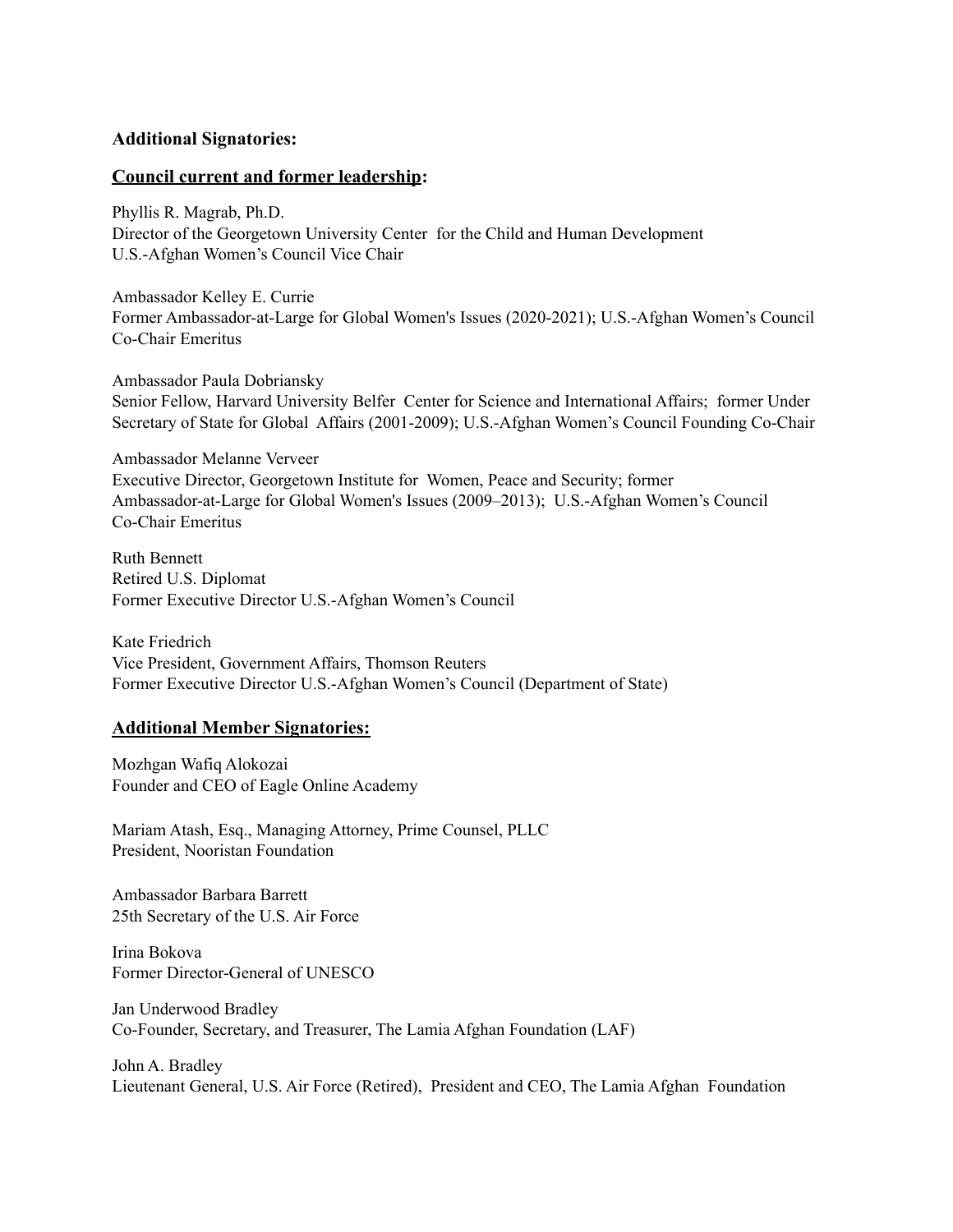Rev. Kathleene Card Pastor, Peterborough United Methodist Church

Leslie Genier Cunningham Board Member, Aschiana Foundation and Women for Afghan Women

Connie K. Duckworth Social Entrepreneur

Stephenie Foster Partner, Smash Strategies

Dana H. Freyer Co-Founder and Former Chair, Global Partnership for Afghanistan

Jeffrey Grieco President and CEO, Afghan-American Chamber of Commerce

Peter H. Grossman, MD Director of the Grossman Burn Centers; Co-founder of the Grossman Burn Foundation

Rebecca Gray Grossman Chair and Co-founder of the Grossman Burn Foundation

Sultana Hakimi Wife of the former Afghan Ambassador to the United States

Nadia Hashimi, MD Physician, Author, Board Member of Afghan-American Foundation

Jane Horton Former Senior Advisor, Office of the Secretary of Defense

Ambassador Karen Hughes Former Under Secretary of State for Public Diplomacy and Public Affairs

Palwasha Kakar Interim Director for the Religion and Inclusive Societies Program at the U.S. Institute of Peace (USIP)

Jill Iscol, EdD President, IF Hummingbird Foundation, Author of Hearts on Fire

Ambassador Said T. Jawad Former Afghan Ambassador to the United States; Founder, Foundation for Afghanistan

Shamim Jawad Founder and President, Ayenda Foundation

Holly A. Kuzmich Executive Director, George W. Bush Institute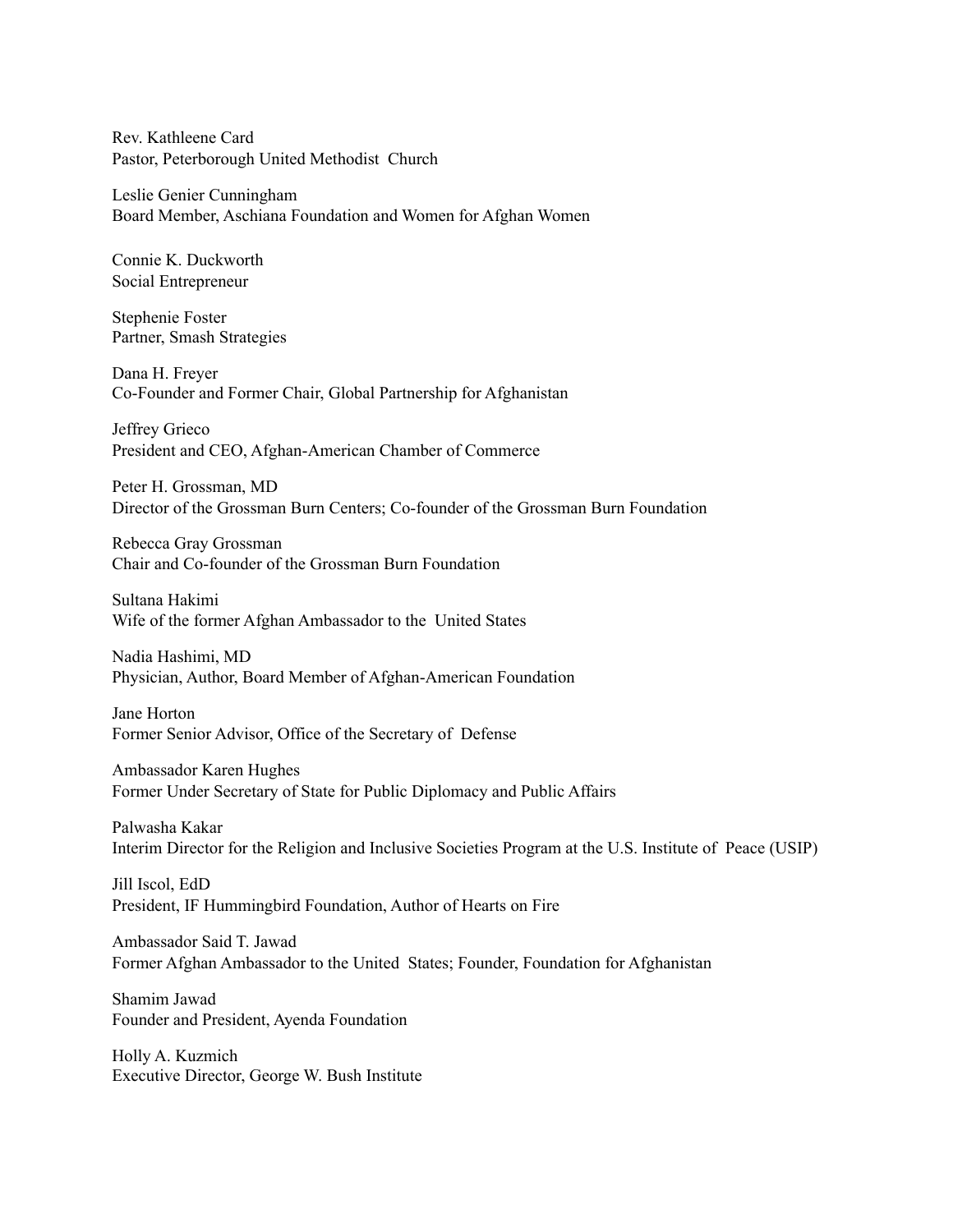Anita McBride Executive-in-Residence, School of Public Affairs, American University, Washington, DC.

Timothy McBride Co-Founder and Co-Chair, Ayenda Foundation; Senior Vice President for Global Government Relations at Raytheon Technologies

Pat Mitchell Managing Partner, Connected Women Leaders

Lael Mohib Country Director and Founder, Enabled Children

Mary Jo Myers Founding Member and President Emeritus, Aschiana Foundation

Najia Nasim Executive Director, Women for Afghan Women

Terry Neese Founder and CEO, Institute for Economic Empowerment of Women

Khorshied Nusratty Voices on the Rise: Afghan Women Making the News, Curator Principal Communications Advisor at Gallup

Ilaha Eli Omar Humanitarian

Annie Pforzheimer Former Acting Deputy Assistant Secretary for Afghanistan; CSIS

Charlotte (Charlie) Ponticelli Former Senior Coordinator for International Women's Issues, U.S. Department of State

Alia Rasoully, MS, MPH Founder and Executive Director, WISE Afghanistan

Diana Rowan Rockefeller Philanthropist

Nilofar Sakhi Director of Policy and Diplomacy at McColm & Company

Leslie Schweitzer Chair, Friends of American University of Afghanistan (AUAF)

Zolaykha Sherzad Founder, Zarif Design